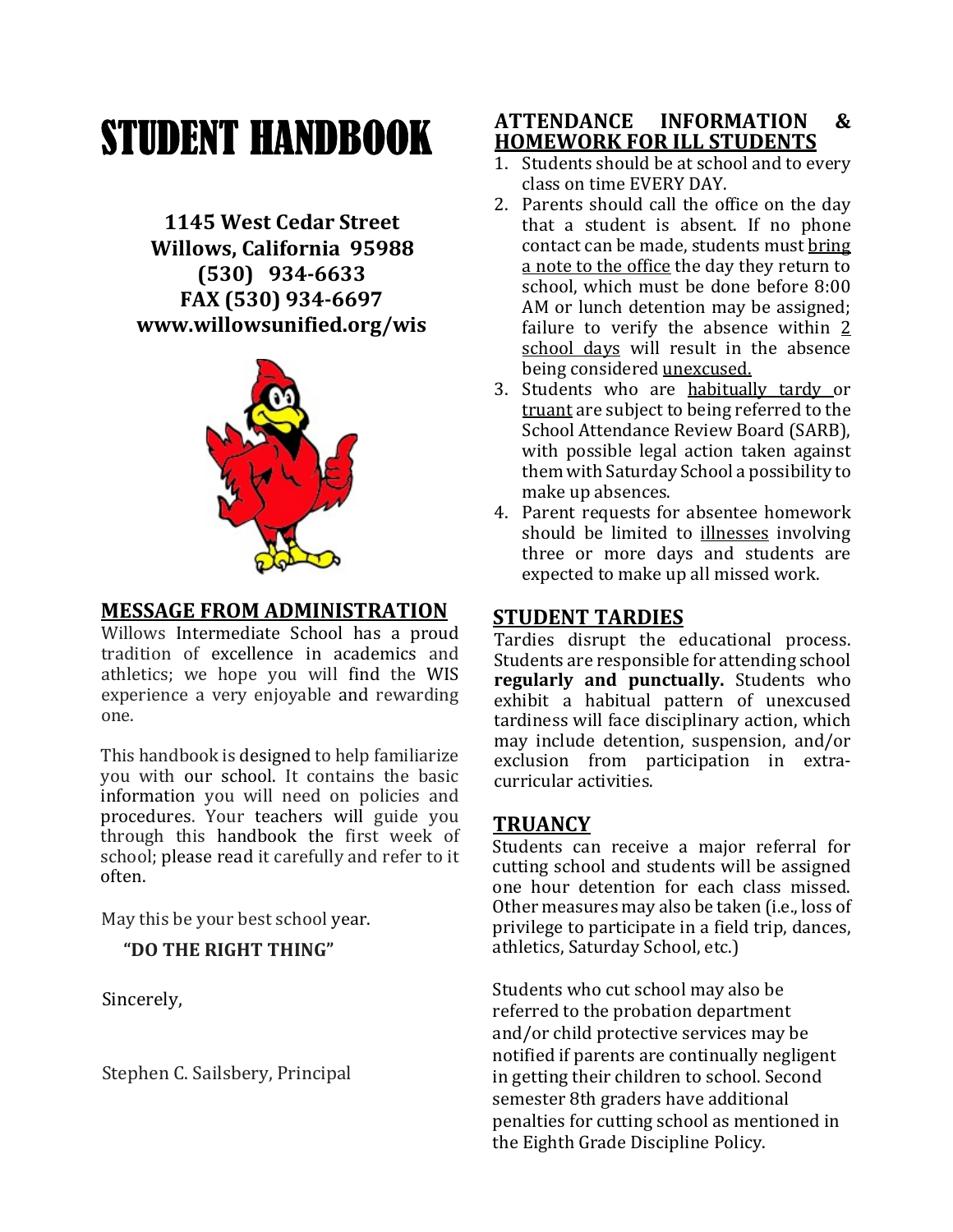## BICYCLES, SKATEBOARDS & SCOOTERS

Bicycles, skateboards, and scooters are not to be ridden on campus. Students bring them to school at their own risk and are responsible for all damages. Bikes must be parked in the bike racks and locked securely. Students riding skateboards and scooters to school must find a place to store them.

#### BELL SCHEDULE (PANDEMIC schedule)

| Period 1            | $8:05 - 8:54$   |
|---------------------|-----------------|
| Period <sub>2</sub> | $9:04 - 9:48$   |
| Period 3            | $9:58 - 10:42$  |
| Period 4            | $10:52 - 11:36$ |
| Lunch               | 11:36 - 12:25   |
| Period 5            | $12:29 - 1:17$  |
| Period 6            | $1:27 - 2:15$   |

Students should not ARRIVE PRIOR TO 7:15am.

Campus must be cleared of all students by 2:30pm, except for attending school sponsored events, or waiting for transportation.

#### Collaboration Day Bell Schedule(Pandemic) \*\*Every Other Wednesday

| $8:05 - 8:50$   |
|-----------------|
| $9:00 - 9:37$   |
| $9:47 - 10:24$  |
| 10:34 - 11:11   |
| $11:21 - 11:58$ |
| 11:58 - 12:46   |
| $12:50 - 1:30$  |
|                 |

### **CAFETERIA**

A cafeteria is available for all students. All students will receive a lunch free of charge, if they so choose. Interested students are required to select either hot lunch or mini combo first period each day and pick up their lunch card; failure to have a card will result in the student having to eat last that day; changing your mind about your previous meal selection is permitted, however, students will have to go to the end of the line. Breakfast will be served from 7:30-7:50, again free of charge.

A snack bar is also provided for students to purchase "fast food" items. All food must be eaten inside the cafeteria or outside in the table area.

#### LUNCH PASSES

Although WIS has a closed campus, students may go home for lunch as long as they have written parent permission on file in the office. Parents must come in to the office and fill out the proper paperwork. Students are permitted to go only to their own homes, and only by themselves. Students who violate this procedure will face disciplinary consequences and may lose their "home for lunch" privilege for the rest of the year.

### CLOSED CAMPUS

Willows Intermediate School has a "CLOSED" campus policy. This policy simply means that once a student arrives at school in the morning, the student is to remain on campus until dismissed from the last class of the day. Should it be necessary for students to leave before the end of the day, they must officially check out through the office with a note from home. Failure to do so will result in disciplinary action.

### VISITORS

Parents are always welcome on our campus. However, students from other schools are not to be on our campus at any time during school hours unless prior approval from the Administration is granted. All visitors must report to the office prior to going out onto campus.

### CLASSROOM RULES

1) Treat each person (other students and adults) with respect. Be courteous to all.

2) Abide by all directives given by school staff.

3) Individual teachers will have their own expectations for students to follow.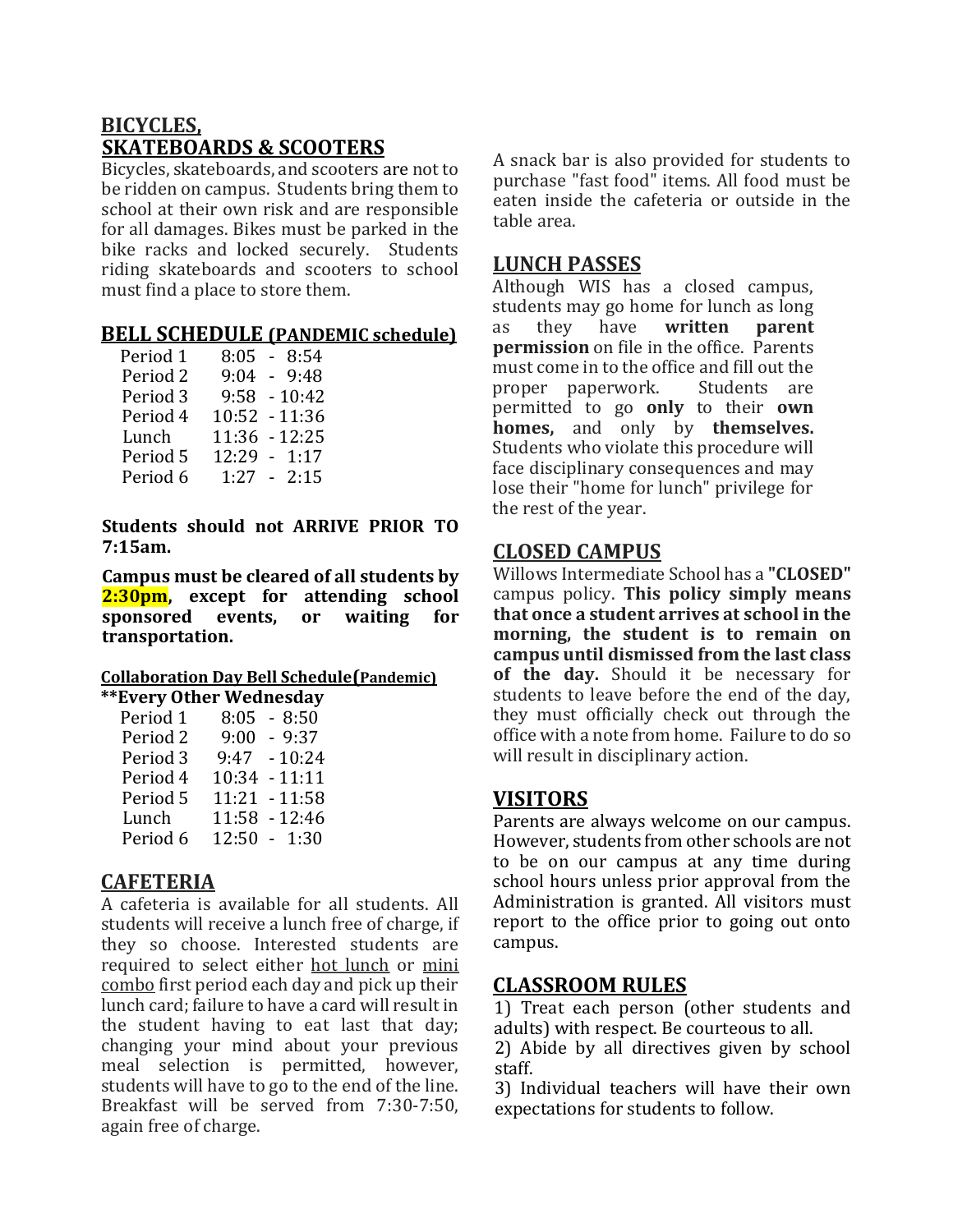#### GUM CHEWING

Gum chewing **is not** permitted at any time on campus. Detention and/or clean-up duty will be assigned to all violators, with a major referral being issued on 3rd incident.

#### HANDS OFF POLICY

Our school maintains a hands-off policy (keep your hands off others unless instructed otherwise by a staff member) and rough play (games involving pushing, hitting, tackling, or other deliberate physical contact) is specifically forbidden. Kissing and other affectionate touching are also against our hands-off policy. Do NOT run, yell, shove, fight, spit, horseplay, use profanity, or use public displays of affection, etc. WIS "Hands Off" Policy = DO NOT TOUCH ANYONE.

## PLAYGROUND RULES

- 1. Games involving running (except basketball) are to be confined to the north grassy area.
- 2. Our school maintains a hands-off policy
- 3. Use of words which may lead to fighting (racial slurs, slandering, threatening, etc.) are forbidden.
- 4. You are not to bring personal toys, playing cards or sports equipment from home, except upon instruction from a teacher. Bring sports equipment from home at your own risk.
- 5. Use playground equipment and areas as per directions.
- 6. Students must remain in sight of a supervisor at all times. The exception is when visiting the restrooms. Restrooms may be checked by a supervisor.
- 7. At no time, should any ball be kicked while on the blacktop.

### DETENTION POLICY

Lunch detention and an after school detention may be assigned for discipline problems. Teachers may assign their own detention to any student for violating classroom and or school rules. All students are responsible for securing their own transportation from school on the detention day.

### DISCIPLINE PRACTICES & PROCEDURES

School Rules apply going to and coming from school and at all related school activities.

#### Reasons for a Major Referral:

- Defiance/disrespect of authority (all staff has authority).
- Fighting or threatening to harm others.
- Serious or continued classroom disturbance.
- Other inappropriate behavior in the judgment of staff/administration.

#### Resulting Action for Any Major Referral:

A Parent Conference may be required before a student is admitted back into classroom or activity. Along with counseling and providing a warning, students may be issued detention and/or suspension (1-5 days). Saturday School may also be issue used as a means of discipline. Students may also be removed/restricted from any extracurricular activity for disciplinary infractions.

#### Continued Major Referrals: Possible Expulsion Recommendation.

Any time a student's presence at school constitutes a danger to persons or property or threatens to disrupt the education process, the student may be suspended or possibly even expelled regardless of the number of major referrals.

#### Major Referrals for the Following Offenses May Result in Immediate Suspension and Possible Expulsion Recommendation:

- 1. Possession or use of weapons or explosives of any kind.
- 2. Possession or use of drugs, alcohol or tobacco.
- 3. Destruction of or intent to destroy, or theft of school or personal property.
- 4. Obscene acts, habitual profanity, or vulgarity.
- 5. Seriously injuring another.
- 6. Any and all gang related behavior, including but not limited to: display of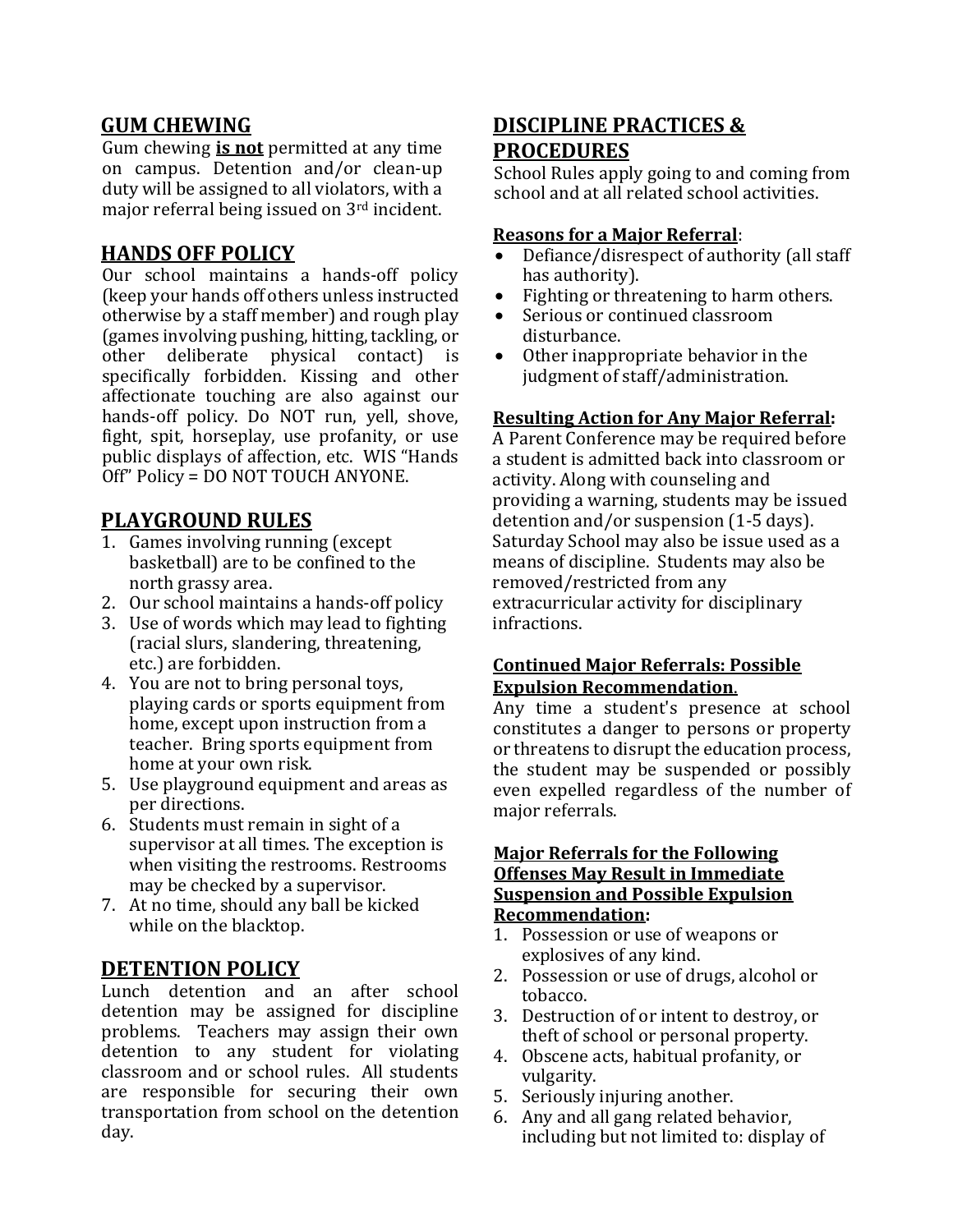signs or symbols, solicitation of members, planning of gang activities.

- 7. Sexual harassment.
- 8. Other unacceptable acts as determined by staff or administration.

#### DO NOT BRING TO SCHOOL LIST

The following items are illegal to possess and/or use on any school campus:

- Firearms, ammunition, knives
- Alcohol, tobacco, drugs (unless with doctor's prescription)
- Matches, lighters, firecrackers
- Permanent pens, white-out, aerosol spray cans

The following are also against WIS rules to possess:

- Squirt guns or toy guns
- Lasers
- Personal athletic equipment without permission
- Sunflower/Pumpkin Seeds, or nuts with shells
- Water balloons
- Stink bombs
- $\bullet$  Gum
- Powder type candy

Note: The use of IPods, Mp3 players, cell phones, cameras, etc. is not permitted on campus except before/after school or with staff permission. Bringing valuable personal items to school is not recommended. The school is not responsible for lost or stolen items of this kind. Note: Taking pictures or video is forbidden without specific permission from staff.

#### DRESS STANDARDS

If your attire looks inappropriate, it is inappropriate. Bare tummies are not allowed. Logo apparel depicting vulgar, tasteless messages, gang symbols (clothing worn by known gangs) or apparel advertising alcohol, tobacco is prohibited. All students are expected to dress and groom themselves neatly and modestly in clothes that are suitable for school attendance and activities. (No pajamas)

TOPS - must have shoulder straps and no undergarments may be shown; no half shirts, no halter tops, half blouses, or fishnet shirts are allowed; the stomach area may not be exposed, including when arms are extended outward or above the head.

**SHORTS** - may be worn but must be of reasonable length; shorts shall not be so tight or short as to draw undue attention to the student. Students wearing extremely short shorts, which are determined by staff to be "too short," will be asked to put on their PE shorts.

PANTS - must not be overly baggy and/or saggy; pants must be worn on the waist, not drag on the ground, and not be more than 2 sizes larger than the student's waist.

UNDERGARMENTS – must be covered and not seen. Bra straps, underwear, boxer shorts, or any type of undergarment that can be seen outside of the clothing, or through the clothing must be covered.

HATS - are not to be worn indoors and the bill of any cap must be forward when worn outdoors on campus.

**SHOES** - Shoes with hard soles must be worn at all times. Students must bring appropriate shoes for PE on a daily basis.

**ACCESSORIES** No gang related colors, symbols, or paraphernalia which may include, but is not limited to: long belts hanging down, wallet or hip chains, hair nets, bandanas, or any particular brands or logos deemed inappropriate by staff.

Note: The administration reserves the right and will make the final determination on any dress code issues whether written in the student handbook or not, "including instances such as too many holes in garments, various labels/types of clothing, or accessories that may be associated with inappropriate or unsafe behavior……"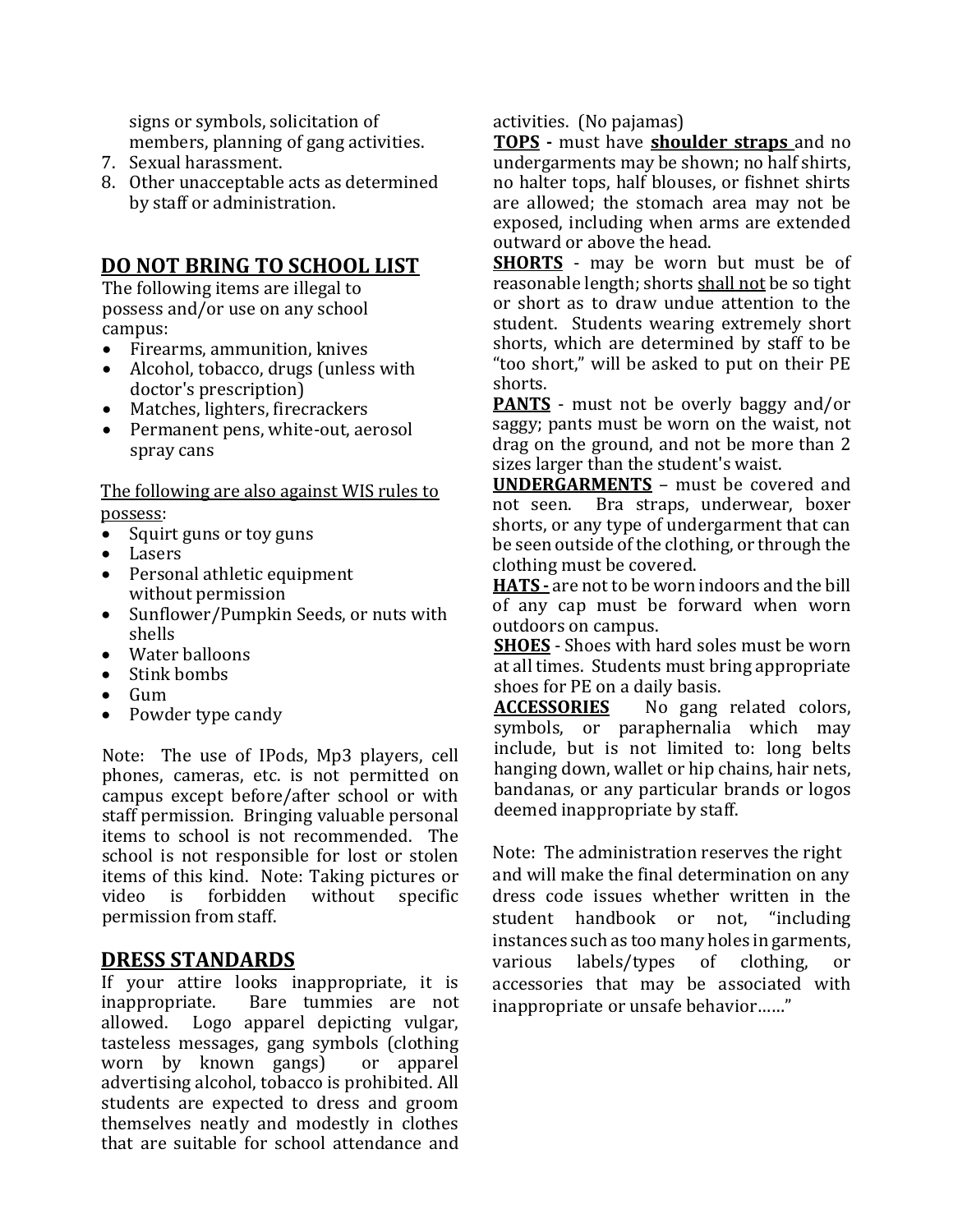#### EMERGENCY CARDS

An updated emergency card is **extremely** important. Without it, the school cannot treat you if there is a medical emergency, nor can the school release you from school in case of illness. If you change your address or telephone number, please notify the office immediately.

### EXTRACURRICULAR ELIGIBILITY

Students who have demonstrated a "C" average or above and have no "F" grades during the preceding progress report or grading period are eligible to participate in school or booster sponsored extra-curricular activities.

When a student is suspended from school, he or she MAY NOT participate in OR ATTEND any extracurricular activity. A student who fails to follow school rules may be temporarily or permanently suspended from extracurricular activities.

#### HALL PASSES

Students are not permitted out of the classroom during class time unless they have a hall pass from an authorized staff member.

### LOCKERS

Lockers are never to be shared or traded. Seventh and eighth grade students receive a hall locker in the main building and may bring a combination lock to secure their locker. The combination must be reported to the office. No key locks are allowed. Any unauthorized locks may be cut off. All students receive a P.E. locker. Students are expected to keep their lockers clean and to remove all stray marks, smudges, or dirt from their lockers. Lockers are not be decorated on the outside.

#### PHYSICAL EDUCATION

Excuse from  $-$  P. E. is required. If you cannot participate on a given day, have your parent write a note; excuses for more than 3 days must be verified by a physician.

Dress for P.E. — all students are expected to wear the required uniform, which consists of a gray T-shirt and black shorts. Students may purchase a uniform in the school office for an approximate fee of \$20.00.

## REPORT CARDS & PROGRESS REPORTS

Quarterly report cards are issued four times during the school year. Semester grades will be computed and one credit will be earned for each passing grade. Students with a 3.0 or better Grade Point Average will qualify for the Honor Roll each quarter. Progress Reports are given to students at the midpoint of each quarter; their purpose is to inform parents on how their child is performing. Signed report card/progress report envelopes must be returned to first period teachers.

#### STUDENT BODY CARDS

Cards cost \$5.00 each. The cards are useful for dances and other activities such as high school athletic events.

#### STUDENT INSURANCE

The Willows Unified School District does not carry insurance to pay for accidental injuries of students. A voluntary insurance program is available for those desiring such protection at a minimal cost.

#### TRANSPORTATION

District transportation is a privilege, not a right. It is important that students who ride the bus conduct themselves in an orderly manner at the bus stop and on the bus. Disciplinary referrals to the office will be written for students not obeying school rules, with all violators subject to the following action:

**1st Violation:** Warning and/or appropriate consequence depending on the violation.

2nd Violation: Two days to two weeks suspension of bus riding privilege.

3rd Violation: One semester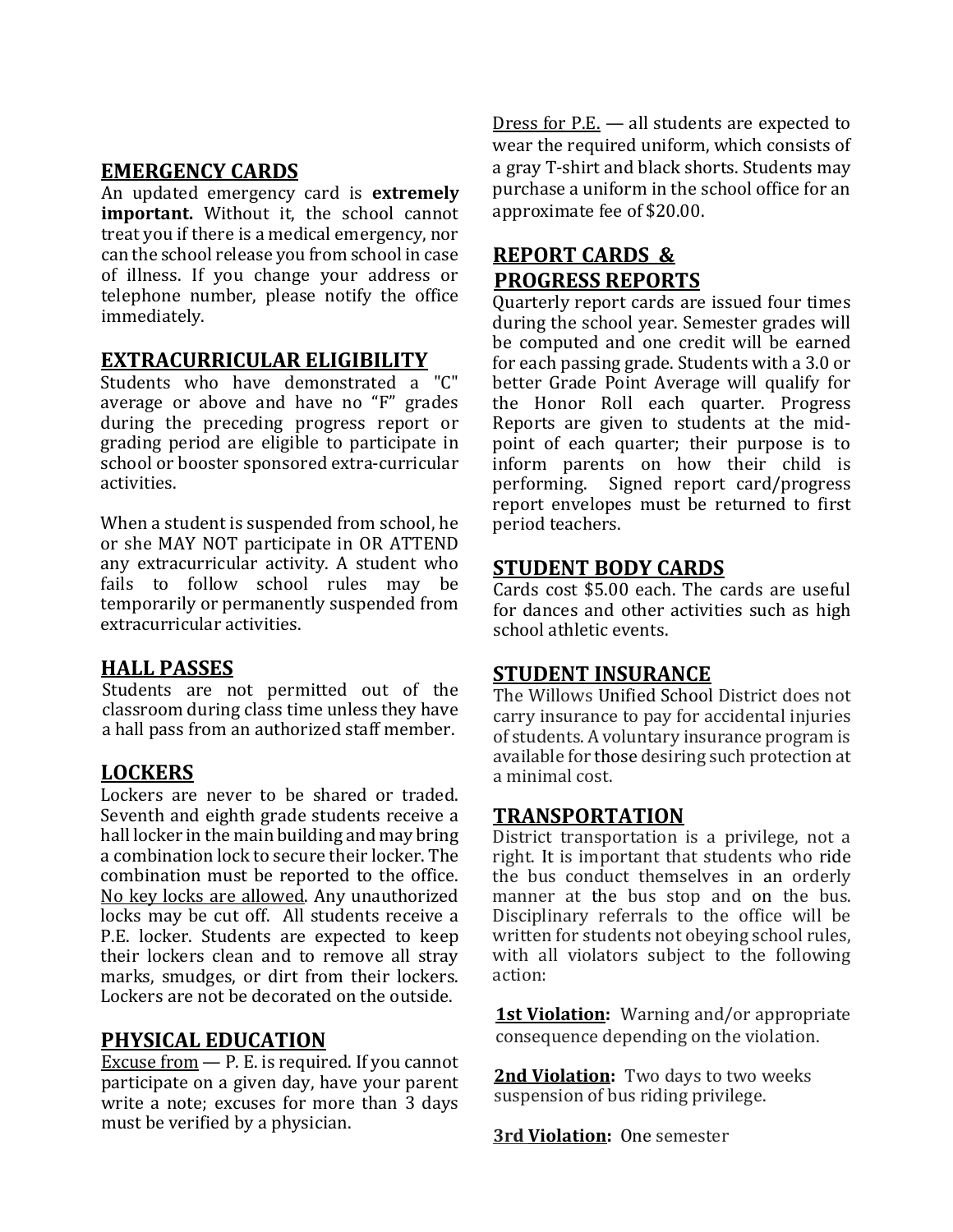suspension of bus riding privilege. These penalties may be altered according to the severity of the violation.

#### TELEPHONE USE

Classroom phones are available to students with permission from the teacher. The Office phone will **only** be available in case of illness or an emergency.

#### CELL PHONE/ELECTRONIC DEVICES

Students are allowed to bring a cell phone/electronic device to school. Devices can be used before school and after school. 7th/8th Grade students must keep devices in a pocket or backpack and turned off during class time. 6th Graders must store device in a backpack or with the teacher. Use of any device in bathrooms, locker rooms, or in any manner to bully or shame another person is forbidden and consequences will be enforced.

## ENERGY DRINKS

Energy drinks such as Red Bull, Monster, Rockstar, etc., are strictly forbidden on campus. DO NOT BRING THEM TO SCHOOL!

### YEARBOOKS

The yearbook is created with student volunteers under the direction of the staff advisor. Yearbooks are pre sold throughout the year.

### SEXUAL HARASSMENT POLICY

Students found guilty of sexual harassment will be suspended and possibly expelled. Definition of sexual harassment: Any unwelcome sexual advances, requests for sexual favors, and other verbal, visual, or physical contact of a sexual nature made by someone at school. Our school district wishes to maintain an environment which protects the dignity of all who enter our schools. Sexual harassment of any person will not be condoned or taken lightly. Complaints of sexual harassment by either students or school employees should be reported to school administration. No one will suffer from having come forward and reported any questionable behavior or incidents. If in doubt, please speak with the administration. All matters of this nature will be treated with confidentiality.

## EIGHTH GRADE DISCIPLINE POLICY

Eighth graders who cut school during the second semester will receive a major referral each time they cut. A major referral will be issued for cutting class and it will count against 8th grade privileges such as the yearend trip, the graduation ceremony, and the graduation dance. Other penalties may also result as mentioned elsewhere in this handbook.

Eighth graders who receive two or more major referrals during the second semester of their 8th grade year (for any reason) can expect the following penalties:

## 2 or more majors: Barred from

participation in the 8th grade year-end trip.

3 or more majors: Barred from participation in the 8th grade graduation dance.

4 or more majors: Barred from participation in the 8th grade graduation ceremony.



DO THE RIGHT THING!